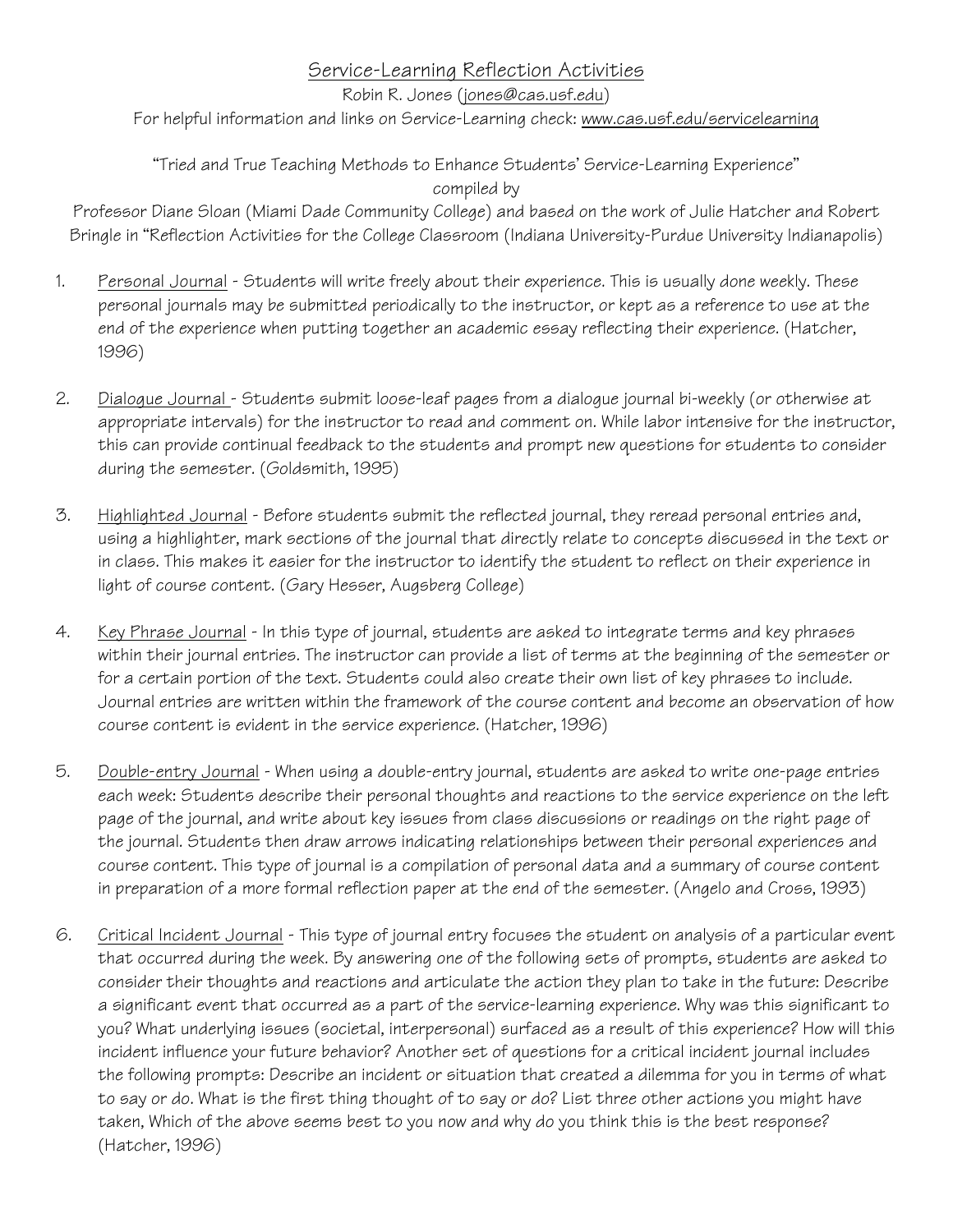- 7. Three-part Journal Students are asked to divide each page of their journal into thirds, and write weekly entries during the semester. In the top section, students describe some aspect of the service experience. In the middle of the page, they are asked to analyze how course content relates to the service experience. And finally, an application section prompts students to comment on how the experience and course content can be applied to their personal or professional life. (Bringle, 1996)
- 8. Free Association Brainstorming (This reflection session should take place no earlier than the end of the first 1/3 of the project experience.) Give each student 10-20 "post-its" and ask them to write down all the feeling they had when they first heard about their service-learning requirement. After they finish the first question, have them write down all of the feeling they had when they experienced their first "field encounter." After finishing question two completely, have them write down all of the feelings they are having "right now" regarding their service-learning experience. Encourage them to write down as many different brainstormed thoughts as possible (one for each card). Have three newsprint papers strategically located and taped to walls around the classroom. Have one with a large happy face, one with a sad face, and one with a bewildered face. Ask students to now place their words on the newsprint paper that closest fits their brainstormed feelings. Then have them stand next to the newsprint that has most of their feelings. This exercise involves both writing and speaking and is seen as nonthreatening in an oral presentation sense. (Sloan, 1996)
- 9. Quotes Using quotes can be a useful way to initiate reflection because there is an ample supply of them, and they are often brief and inspiriting. Here are some quotes as examples you might want to use:

"If we do not act. We shall surely be dragged down the long, dark and shameful corridors of time reserved for those who possess power without compassion, might without morality, and strength without insight." —Dr. Martin Luther King, Jr.

"A different world cannot be built by indifferent people."

—Horace Mann

"I believe that serving and being served are reciprocal and that one cannot really be one without the other."

—Robert Greenleaf, educator and writer

"Never doubt that a small group of thoughtful, committed citizens can change the world: indeed, it's the only thing that ever has."

—Margaret Mead

"Unless you choose to do great things with it, it makes no difference how much you are rewarded, or how much power you have."

—Oprah Winfrey

Quotes may be used in a variety of ways. You might give each student a page of quotes and ask them to pick one that fits his/her feelings about the service-learning project. Then you could ask them to explain why this quote represents his/her feelings. The best results seem to be when the students are given the sheet one session before the reflection class. This gives them time to put their thoughts together. The students could also do it as a one-minute paper that might then be read and explained to the rest of the class. (Diane Sloan, Miami Dade Community College)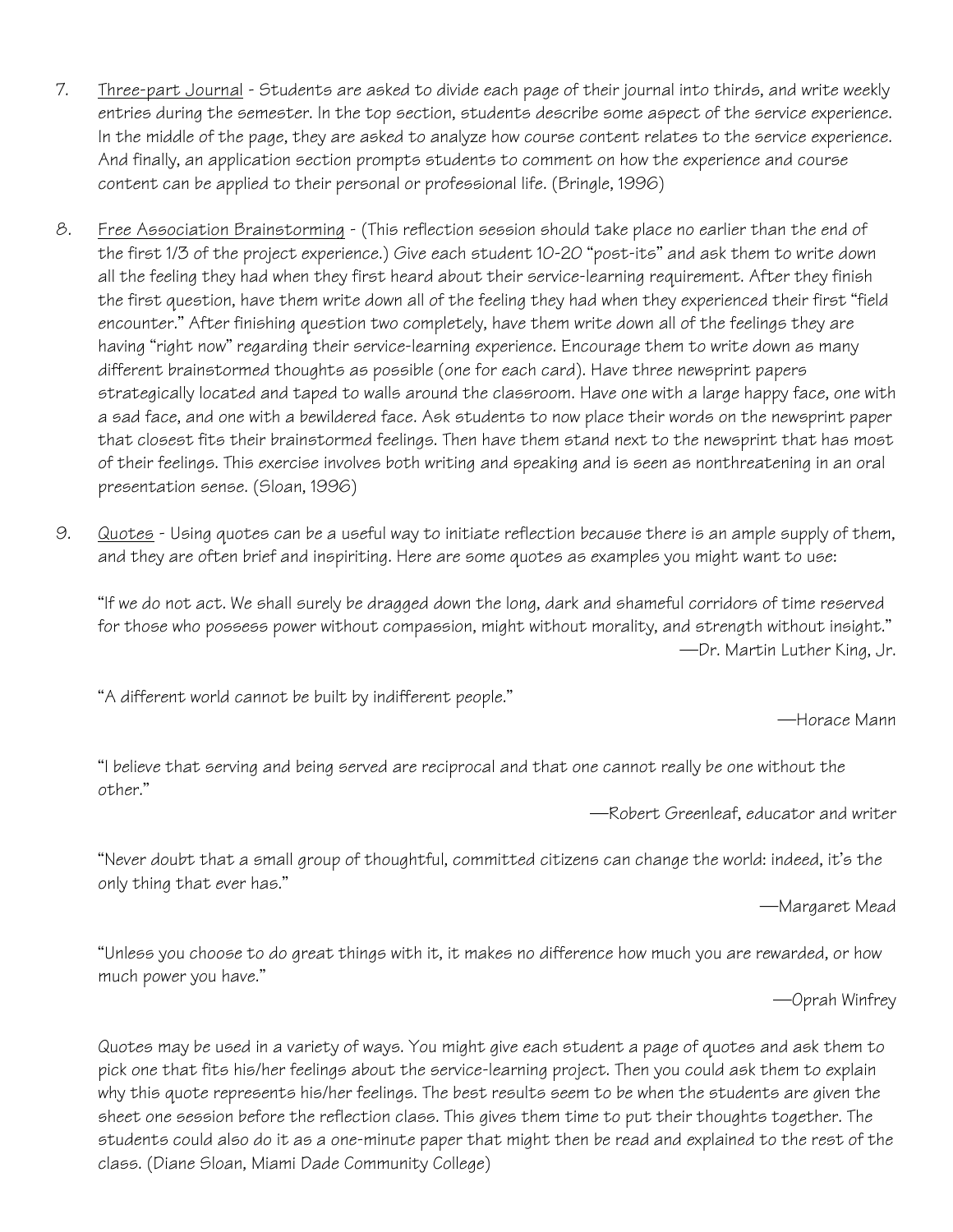- 10. Quotes in Songs Ask the students to find a song where the singer uses lyrics that describe what he/she feels about the service-learning project. Emphasize that it does not need to be a whole song but a lyric in a song. If they have access to the song, tell them to bring it in to play at the end of the reflection session. Even if they do not have the song, ask them to "say" the lyric that describes their feelings. This usually proves to be "fun" in a sense that it creates a casual atmosphere and bonds the group together. Many times others will help by trying to sing it with them. Playing the songs usually creates a celebratory atmosphere. You might also bring a bag of Hershey's kisses, or something similar to keep the festive spirit going. (adapted from Prof. Gwen Stewart's song speech, Miami Dade Community College)
- 11. Reflective Essays Reflective essays are a more formal example of journal entries. Essay questions are provided at the beginning of the semester and students are expected to submit two to three essays during the term. Reflective essays can focus on personal development, academic connections to the course content, or ideas and recommendations for future action. As with any essay, criteria can be clearly stated to guide the work of the students. (Chris Koliba, Georgetown University)
- 12. Directed Writings Directed writings ask students to consider the service experience withing the framework of course content. The instructor identifies a section from the textbook or class readings (i.e., quotes, statistics, concepts) and structures a question for students to answer. For example, "William Gray has identified five stages of a mentor-protégé relationship. At what stage is your mentoring relationship with your protégé at this point in the semester? What evidence do you have to support this statement? In the following weeks, what specific action can you take to facilitate the development of your mentoring relationship to the next stage of Gray's continuum?" A list of directed writings can be provided at the beginning of the semester, or given to students as the semester progresses. Students may also create their own directed writing questions from the text. Directed writings provide opportunity for application and critical analysis of the course content.
- 13. Experiential Research Paper An experiential research paper, based on Kolb's experiential learning cycle, is a formal that asks students to identify a particular experience at the service site and analyzes that experience withing the broader context in order to make recommendations for change. Mid-semester, students are asked to identify an underlying social issue they have encountered at the service site. Students then research the social issue and read three to five articles on the topic. Based on their experience and library research, students make recommendations for future action. This reflection activity is useful in inter-disciplinary interests and expertise to pursue issues experienced at the service site. Class presentations of the experiential research paper can culminate semester work. (Julie Hatcher, IUPUI)
- 14. Service-Learning Contracts and Logs Service-learning contracts formalize the learning and service objectives for the course. Students, in collaboration with their instructor and agency supervisor, identify learning and service objectives and identify the range of tasks to be completed during the service experience. Oftentimes, a service-learning contract cannot be completed until the student is at the agency for a couple of weeks and has a clear idea of how their skills and expertise can be of service. A service log is a continuous summary of specific activities completed and progress towards accomplishing the service-learning goals. The contract and log can become the basis for reflection when students are asked to assess their progress towards meeting the identified objectives and identify the obstacles and supports that had an impact on their ability to achieve the service-learning objectives. These items can also be submitted in a service-learning portfolio as evidence of the activities completed.
- 15. Directed Readings Directed readings are a way to prompt students to consider their service experience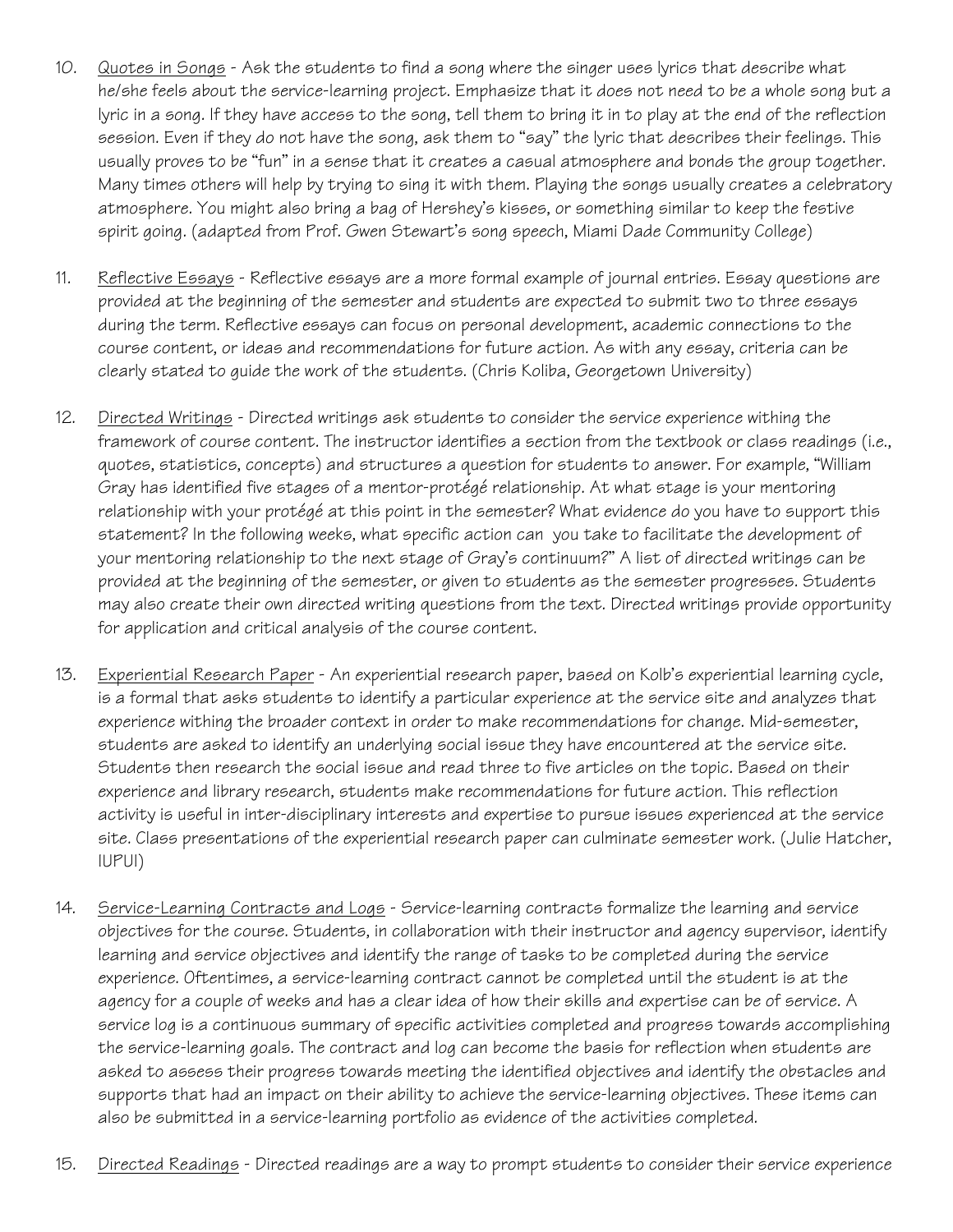within a broader context of social responsibility and civic literacy. Since textbooks rarely challenge students to consider how knowledge within a discipline can be applied to current social needs, additional readings must be added if this is a learning objective of the course. Directed readings can become the basis for class discussion or a directed writing.

- 16. Ethical Case Studies Ethical case studies give students the opportunity to analyze a situation and gain practice in ethical decision making as they choose a course of action. This reflection strategy can foster the exploration and clarification of values. Students write a case study of an ethical dilemma they have confronted at the service site, including a description of the context, the individuals involved, and the controversy or event that created an ethical dilemma. Case studies are read in class and students discuss the situation and identify how they would respond. (David Lisman, Colorado College)
- 17. Structured Class Discussions Structured reflection sessions can be facilitated during regular class time if all students are involved in service. It is helpful for students to hear stories of success from one another. They can also offer advice and collaborate to identify solutions to problems encountered at the service site. The following exercise is an example of structured reflection discussion: list phrases that describe your senses/feelings at the service site. List phrases that describe your actions at the service site. List phrases that describe your thoughts at the service site. What contradictions did you sense at the service site? What connections can you make between your service and the course content? (Nadine Cruz, Stanford University)
- 18. Truth is Stranger than Fiction (This is an exercise that is best used toward the middle or end of the student's experience). Have the students break into groups of three (no more). Ask them to share the most unusual story that happened to them during their service-learning experience. Some students will be hesitant at first. If they really can't think of one, don't let them off the hook. Tell them to take the assignment home, write it and submit it at the next session. This usually motivates them to think of one rather quickly. In fact, most classes come up with some really interesting stories. Then have the class come together as a whole and share them. It is surprising how animated all of the students get. Even if it's not their own story, they feel some ownership if the person was in their group. Usually everyone ends up sharing a story. As you move through the exercise, even the reticent ones usually find themselves sharing something. Be prepared to prod these students a little, If you happen to have a class that's filled with interesting stories, you might want to save these stories and submit them to the Service-Learning Program for future use. (Diane Sloan, Miami Dade Community College)
- 19. Student Portfolios This type of documentation has become a vital way for students to keep records and learn organizational skills. Encourage them to take photographs of themselves doing their project, short explanations (like business reports), time logs, evaluations by supervisors or any other appropriate "proof" which could be used in an interview. Require them to make this professional. Keep reminding them that submitting it at the end of the term is only one reason for doing this. "The real reason is to have documentation to present at future interviews. This could be a major factor in distinguishing them from other candidates." Student portfolios could contain any of the following: service-learning contract, weekly log, personal journal, impact statement, directed writings, photo essay. Also, any products completed during the service experience (i.e., agency brochures, lesson plans, advocacy letters) should be submitted for review. Finally, a written evaluation essay providing a self-assessment of how effectively they met the learning objectives of the course is suggested for the portfolio.
- 20. It's My Bag Tell the students to find a bag at home (any bag). Then tell them to fill it with one (or two depending on the time) item(s) that remind them of how they feel about their service-learning project. Tell